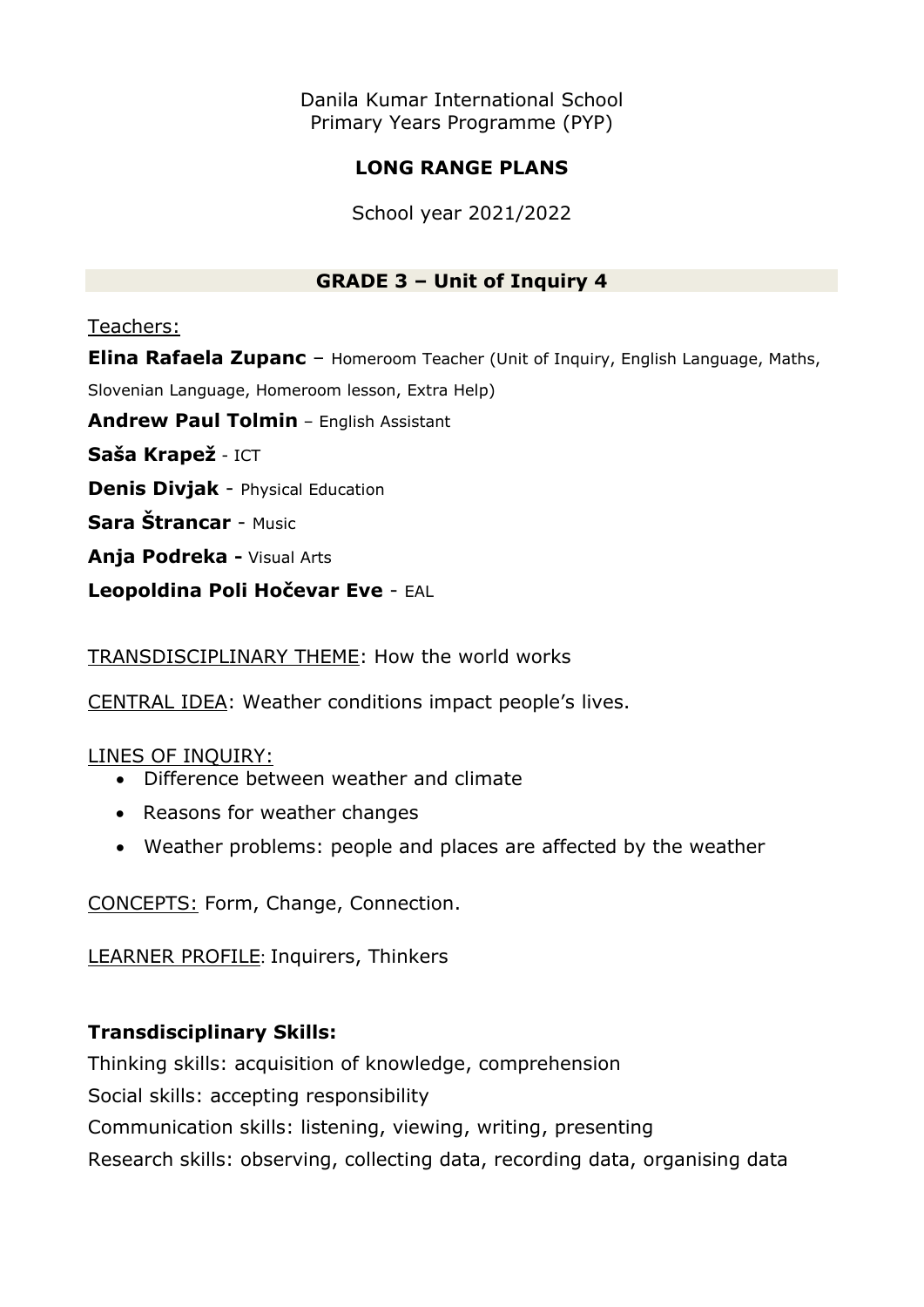### **Taught within the Unit of Inquiry - learning through language (English)**

ORAL LANGUAGE

Listening:

- Respect the power of language and its effect on others, showing sensitivity
- Listen appreciatively and responsively
- Listen for specific purpose in a variety of situations (e.g. Stories, poetry, drama, instructions, discussions, conversations)
- Listen responsively to stories read aloud in order to identify story structures and ideas

#### Speaking:

- Extending English vocabulary weather words (adjectives)
- Understand that ideas and opinions can be generated, developed and presented through talk and work in pairs and groups
- Use language confidently, appropriately and with increasing accuracy
- Organise thoughts and feelings before speaking
- Use register, tone and voice level appropriately and purposefully
- Use a range of specific vocabulary to suit different purposes
- Explain and discuss their own stories and writing with peers and adults
- Begin to communicate in more than one language
- Use more sophisticated storytelling skills showing an increasing awareness of structures and expression
- Begin to argue persuasively and defend a point of view
- Begin to paraphrase and summarise

#### VISUAL LANGUAGE:

Viewing and presenting

- Demonstrate an awareness of the presence of the media in the daily life of most people
- Demonstrate an understanding of the basic elements of a poster
- Study and interpret a still representation of a landscape (e.g. Photograph, painting, model), identify what is seen, describe the elements shown and analyse the picture
- Begin to use strategies to identify appropriate resources and find information in visual media
- Use critical and analytical skills to respond to communication media
- Search for, record and present information from a variety of media and texts
- Explore and use visual communication in order to express their own ideas and to interpret the ideas of others
- Begin to select the appropriate presentation format for their work
- Appreciate form and quality of presentation

#### WRITTEN LANGUAGE

Reading

- Use reading for pleasure, instruction and information
- Know the difference between fiction and non –fiction
- Recognise that there are more complex story structures than beginning, middle and end
- Make inferences and be able to justify them
- Read independently, with increasing fluency, accuracy and with understanding at grade level
- Engage daily in individual silent reading with concentration
- Use reading for pleasure, instruction and information
- Maintain a »reading reflections« journal
- Respond meaningfully to what is read / verbal, written form
- Show an interest in a variety of fiction and non-fiction literature
- Recognise and appreciate different literary styles and genres
- Express preferences in reading materials
- Understand and respond to ideas, feelings and attitudes expressed in various texts
- Begin to recognise the author's purpose (to inform, persuade, entertain, instruct)
- Begin to understand that texts may be interpreted differently by different people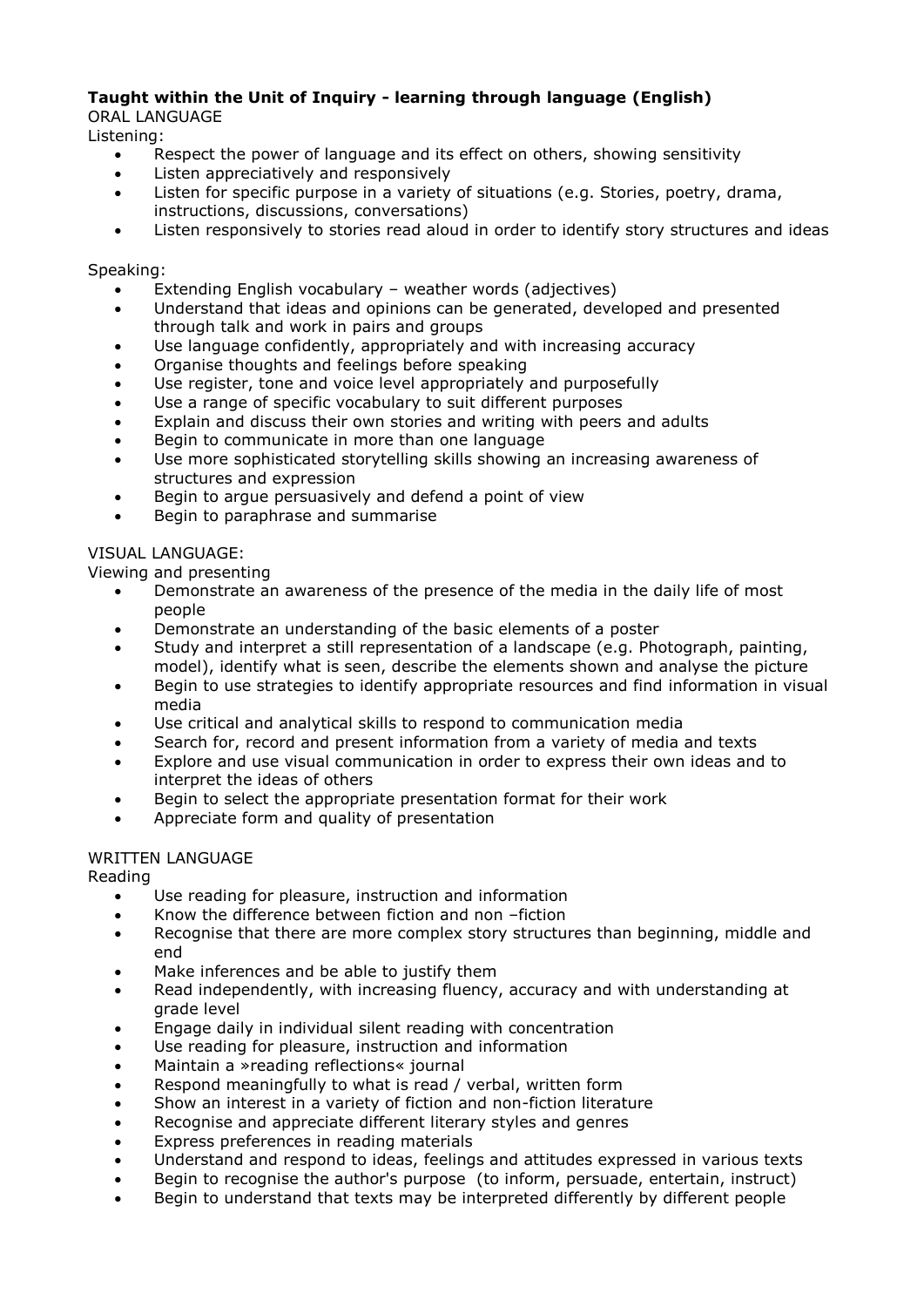- Identify and describe elements of a story (setting, plot, characters)
- Read to skim and scan in order to find specific information quickly
- Respond to text by identifying the main idea, recognising cause and effect, distinguishing between fact and opinion, questioning, and drawing conclusions
- Read text aloud with increasing fluency, expression and with regard to punctuation
- Locate, select and use reference books, dictionaries and it to find information

#### Writing

- Use writing to convey meaning; write a weather report
- Experience and appreciate different types of writing structures and styles
- Write legibly in cursive writing; write in consistent, legible style
- Use appropriate punctuation to support meaning at the grade level
- Write according to writing process steps
- Demonstrate an increasing understanding of how and why grammar works
- Accurately spell high–frequency and familiar words and apply their knowledge of spelling patterns using a range of strategies to spell words of increasing complexity
- Begin to select vocabulary according to the audience and purpose
- Use content-specific vocabulary which may be connected to the unit of inquiry
- Write descriptive, narrative or information paragraph with a topic sentence, supporting details and closing sentence
- Write for a range of purposes, both creative and informational, for themselves and others
- Write independently with confidence, demonstrating increasing development of the individual »voice« of the writer
- Respond to the writing of others with sensitivity and respect
- Compose using a range of structures and styles to reflect the particular purpose of the writing (fiction, realistic stories, poems, reports)
- Reread their written work in order to make revisions and improve their writing
- Experiment composing different forms of poetry, including free verse and those governed by a variety of structures
- Start dividing texts into paragraphs

### **Taught within the Unit of Inquiry - learning through Maths**

Data handling

- Begin to understand that scale can represent different quantities in graphs
- Identify, read and interpret range and scale on graphs
- Understand that one of the purposes of a database is to answer questions and solve problems
- Select appropriate graph form(s) to display data

Space and shape

 Begin to understand that directions for location can be represented by coordinates on a grid

Measurement

Estimate and measure temperature

### **Taught within the Unit of Inquiry - learning through Visual Arts**

Responding:

 Describe similarities and differences between masks which have been used for a variety of reasons

Creating:

- Sharpen student's power of observation when creating artwork
- Consider audience when creating art products
- Students plan, make choices of materials and follow the process when creating an art product

#### **Taught within the Unit of Inquiry - Homeroom Lesson – focus on Personal and Social Education**

Identity

Develop positive attitude towards learning